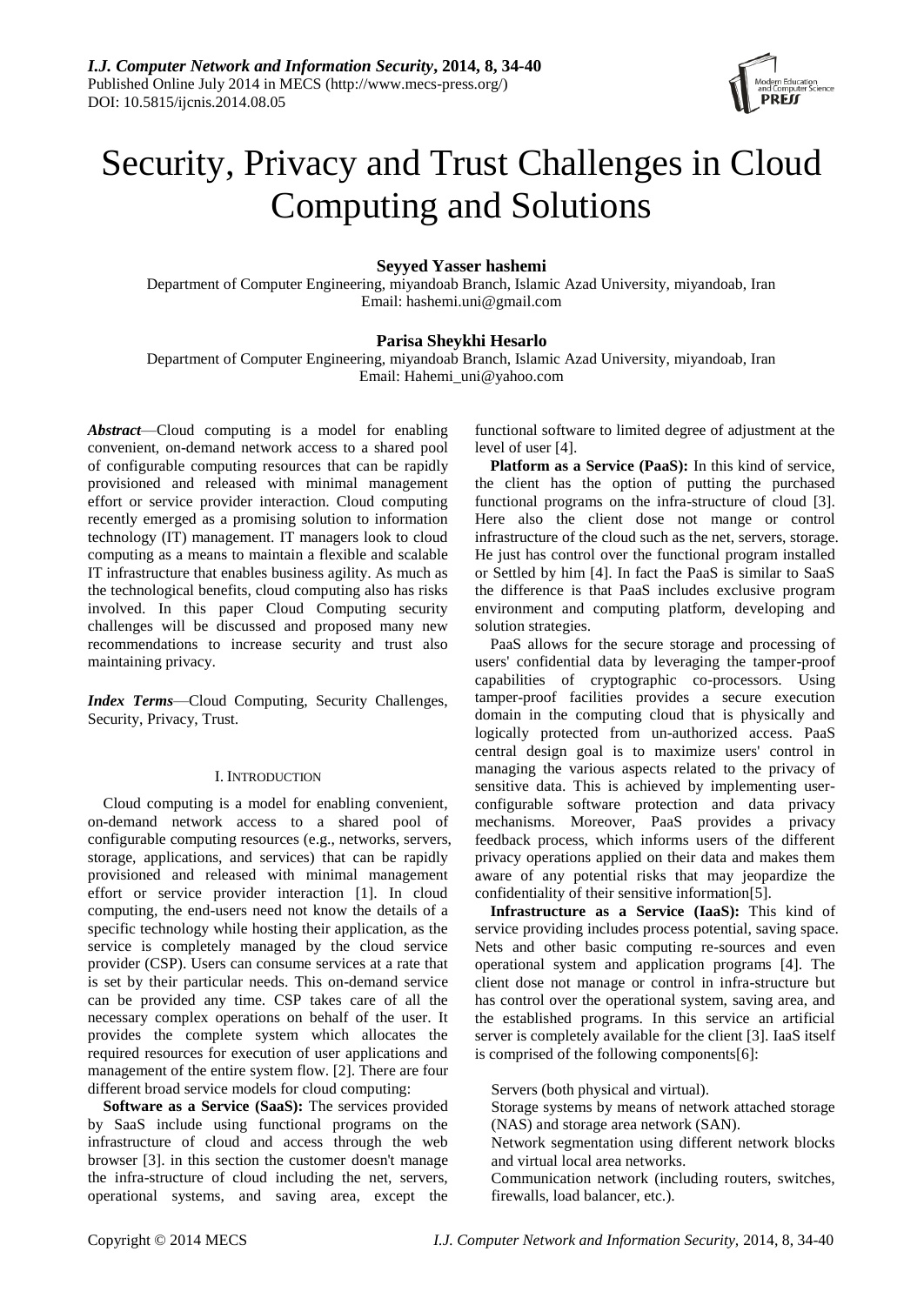High speed internet connectivity (often on OC 192 backbones).

Platform virtualization environment.

Service-level agreements.

Utility computing billing.

Security by means of hardware or virtual machine (VM) based firewall and intrusion detection & prevention system.

Hardware load balancer.

Domain name service (DNS), Dynamic host configuration protocol (DHCP) and other management and support services.

Power, cooling and disaster recovery system.

**Hardware as a Service (HaaS):** where the cloud provides access to dedicated firmware via the Internet.

Cloud computing offerings also differ by scope. In private clouds, services are provided exclusively to trusted users via a single-tenant operating environment. Essentially, an organization's data centre delivers cloud computing services to clients who may or may not be in the premises. Public clouds are the opposite: services are offered to individuals and organizations who want to retain elasticity and accountability without absorbing the full costs of in-house infrastructures. Public cloud users are by default treated as untrustworthy. There are also hybrid clouds combining both private and public cloud service offerings [1].

Cloud computing has revolutionized the architecture of computer systems. Enterprises can lower costs, save energy, and automatically upgrade their systems by replacing traditional computer systems and facilities with cloud computing services. Because of its increasing popularity, cloud computing is surely the future of information technology. Eventually, cloud computing will provide the basic levels of computing services that are considered essential to meet the everyday needs of the general community, similar to water, gas, telephone, and electrical utilities [7].

Cloud computing has many advantages. But one of the most fundamental challenges facing cloud computing is "security". In this paper we Investigate "security", "privacy" and "trust" as the basic issues in cloud computing security.

This paper is organized as follows: In Section II, the related works in this field is presented, In Section III, the security, privacy and trust is described in detail. In Section IV, Critical Security Challenges in Cloud computing is investigated. Recommendations for cloud computing security challenges are presented in Section V. Finally the paper is concluded in section VI.

# II. RELATED WORKS

Tsaiw et al. in [8] introduced a four-tier framework to improve based on web. It was interesting but had a remark on just one facet of the process. Isolating resources for the security of data during processing is done by isolating processor caches in virtual machines and isolating those virtual caches from hypervisor caches [9]. The problems of privacy and control can't be solved unless just to trust to service-level agreements (SLAs) or by keeping the cloud itself private [10]. According to the platform computing assessment 8 out of 10 firms choose internal clouds and want to keep in-house cloud initiatives. Milne [11] suggests a simple way which is widely employed among UK corporations. This is why they employ private clouds in-house. Of course, private cloud has limited function and more cost for firm, so provided the increased security. Other models of cloud will be better and functional for corporations. Nurmi et al. in [12] provided a preview with one of existing homegrown clouds (Eucalyptus) to show their open-source cloud computing. They conclude using their previous experiments that, EUCALYPTUS is helping to supply the research community with a much needed, open-source software framework around which a user-base of cloudcomputing researchers can be developed Also, Khalifehlou and Gharehchopogh [13] are presented new directions in cloud computing environments. They are described the various methods for more security in cloud environments. In reference [10], a security framework is provided dynamically different methods which one its component refers to security maintenance by archiving and accessing by meta data in order to restore when the war's data fail or damage. Each segment of this framework is provided to the applications as one or multi layers in the format of security as a service to meet necessary functions [10]. The study introduces the concept of security of cloud according the real worlds security systems in which the amount of security depends on the property and organization of person. Maybe this is a good suggestion but it should be clear whether security is provided to gather with the service or not. Here the provider should pay some part of his attention to security problems. It may undermine and reduce the improvement of service-providing [10, 14]. Jamil et al. [15] study four security problems an including XML signature element wrapping, browser security, cloud malware injection attack and flooding attacks and their reactions. They believe that these security systems need deep and comprehensive analysis because of attacks may use different vulnerable points which can cause unauthorized access to data by hackers or the invaders may put a damaging service on the cloud system for special purpose and this can amount to loss for users or even the system itself [15]. Che et al. [16], studied security models and cloud computing strategies. They want to show the status of existing security in cloud computing and introduce some works to improve the level of security in this computing security also the studied the most favorite security models in cloud computing security for example multiple tenancy model, accumulation model cube model and a summary of the risks obtained from different organizations. Finally, they offered some security strategies according their structure, operation and security of response the event for solving the common security problems of cloud computing [16]. D. Zissis et al. [17] pointed to security problems in their paper and divided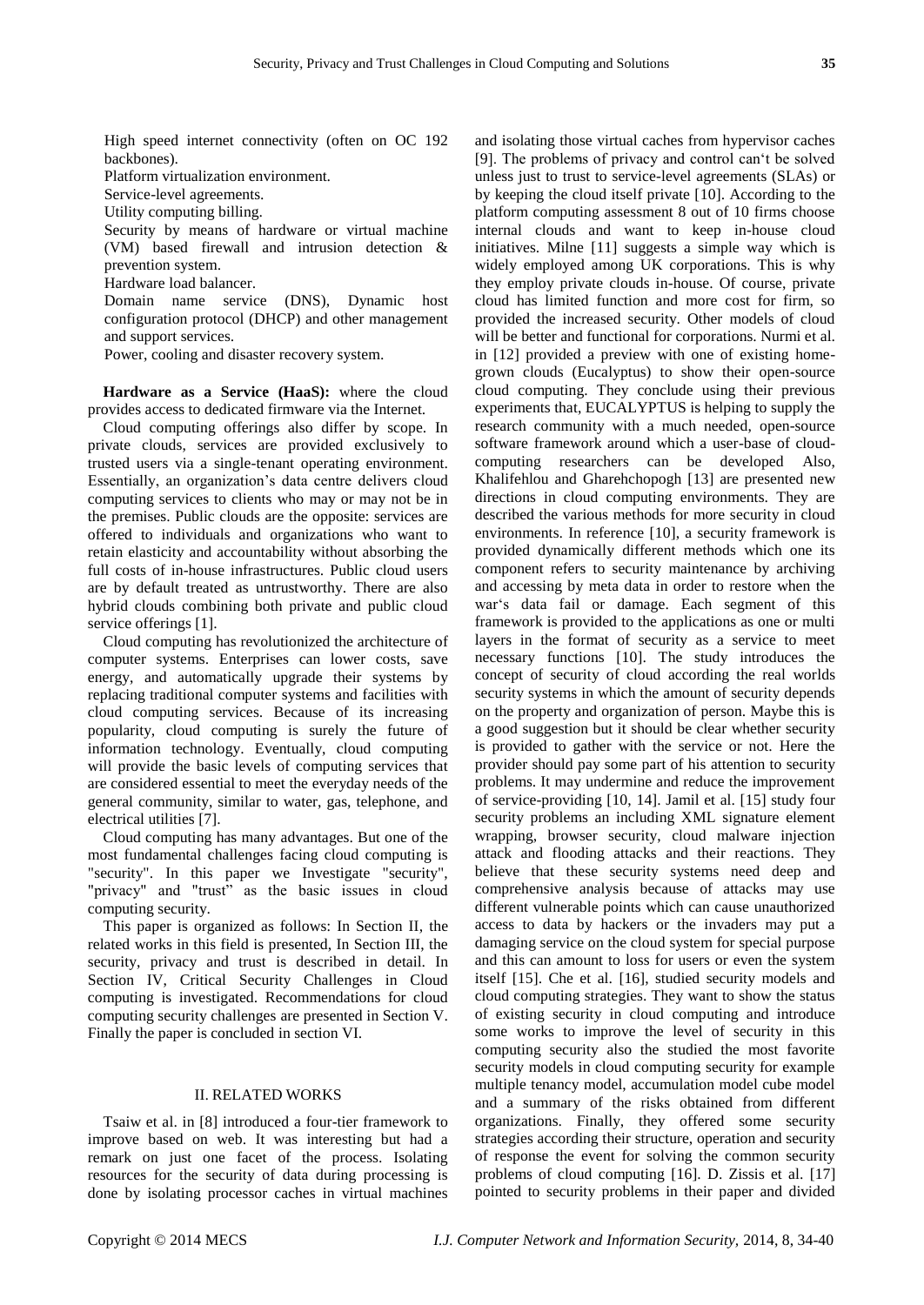their aim into two parts. First they studied the security of cloud using exclusive security needs and in the second part they tried to offer a solid solution to remove the potential treats. In the paper, they offer trust as a special security feature on cloud sphere. The suggested solution of encoding based on public key related to SSO and LDAP which is wholesomeness and confidentiality of the respected data and communications (to ensure identification) [16]. A combination of PKI, SSO and LDAP can show many of treats related to coherence, confidentiality, accuracy and accessibility of data. Also, Monsef et al. [18] devoted their attempts to the concerns about private area and trust in cloud. This study is done following some concerns on privacy and trust as a main function in cooperation of cloud. These factors have important roles in decreasing complete support of corporations from business and work field of cloud. Different ideas and structures have been discussed in this paper in order to avoid the mentioned problems like three foiled structure of protecting data to meet users various needs. So, the industry's dealing with this subject will be clear. Firdhous et al. [19] discussed the matter from different angles and various definitions of sciences from trust. Then they studied trust in cloud computing and categorized the latest developments in the area. Takati et al. [20] worked on security and privacy challenges in the cloud computing which we can mention identification check and identification management (IDM) access control, trust, coherence management, privacy and protecting data. In this paper, cloud providers and venders should share security and privacy maintenance in cloud computing share. But hinted the degree of sharing is different depend on different models which is essential in developing cloud [20].

# III. DEFINING SECURITY, PRIVACY AND TRUST

First of all, we define the basic concepts [1]:

**Security**: Security concerns the confidentiality, availability and integrity of data or information. Security may also include authentication and non-repudiation.

**Privacy**: Privacy concerns the expression of or adherence to various legal and nonlegal norms regarding the right to private life. In the European context this is often understood as compliance with European data protection regulations. Although it would be highly complex to map cloud issues onto the full panoply of privacy and personal data protection regulatory architectures, the globally accepted privacy principles give a useful frame: consent, purpose restriction, legitimacy, transparency, data security and data subject participation.

Trust: Trust revolves around 'assurance' and confidence that people, data, entities, information or processes will function or behave in expected ways. Trust may be human to human, machine to machine (eg, handshake protocols negotiated within certain protocols), human to machine (eg, when a consumer reviews a digital signature advisory notice on a website) or machine to human (eg, when a system relies on user input and instructions without extensive verification). At a deeper level, trust might be regarded as a consequence of progress towards security or privacy objectives.

# IV. CRITICAL SECURITY CHALLENGES IN CLOUD **COMPUTING**

# *A. Technical challenges*

# *1) Virtualization*

The main enabling technology for cloud computing is virtualization. Virtualization generalizes the physical infrastructure, which is the most rigid component, and makes it available as a soft component that is easy to use and manage. By doing so, virtualization provides the agility required to speed up IT operations, and reduces cost by increasing infrastructure utilization. On the other hand, autonomic computing automates the process through which the user can provision resources on demand. By minimizing user involvement, automation speeds up the process and reduces the possibility of human errors. Virtualization challenges are:

**Security:** Integrity

**Privacy:** Segregation of personal data on shared infrastructure

**Trust:** Compromised virtual machines/hypervisors permit loss of trust.

# *2) Grid technology*

Form of distributed and parallel computing, whereby a super and virtual computer is composed of a cluster of networked, loosely coupled computers acting in concert to perform very large tasks. Grid technology challenges are:

**Security:** Availability (resource available) **Trust:** Interoperability.

# *3) Service-oriented architectures*

Service-oriented architecture (SOA) is a software design and software architecture design pattern based on discrete pieces of software providing application functionality as services to other applications. This is known as Service-orientation. It is independent of any vendor, product or technology. A service is a self contained unit of functionality, such as retrieving an online bank statement. Services can be combined by other software applications to provide the complete functionality of a large software application. SOA makes it easy for computers connected over a network to cooperate. Every computer can run an arbitrary number of services, and each service is built in a way that ensures that the service can exchange information with any other service in the network without human interaction and without the need to make changes to the underlying program itself. Service-oriented architectures challenges are:

**Security:** Integrity, managing services metadata, lack of testing in SOA.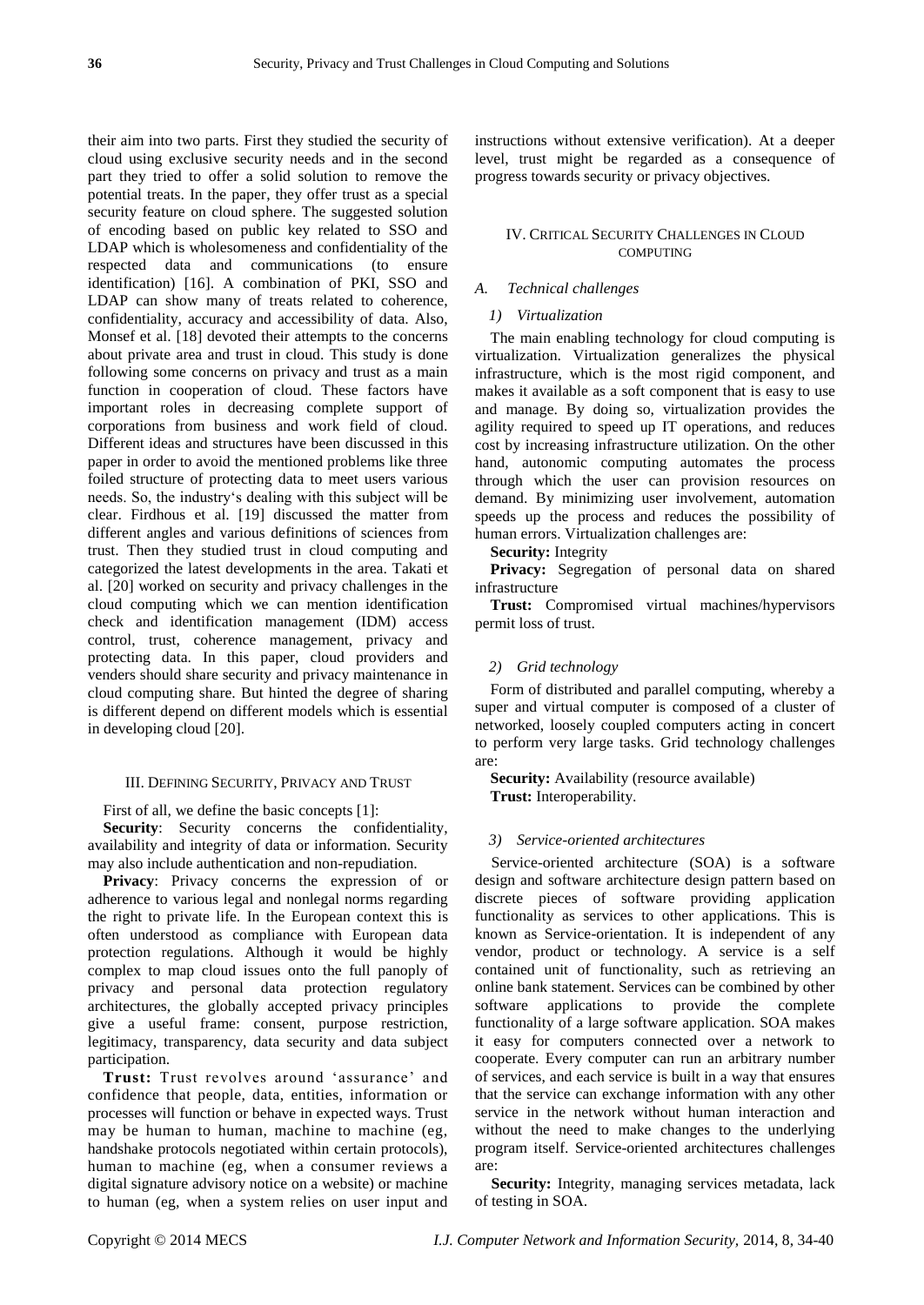**Trust:** The reliance of distributed systems on different security credentials.

*4) Web application frameworks*

The main challenges about Web application frameworks are:

**Security:** Integrity and availability

**Trust:** Trust across distributed environments

# *5) Encryption in the cloud context*

The main challenges about Encryption in the cloud context are:

**Security:** Confidentiality **Privacy:** Security and confidentiality

#### *6) Electronic communication in the cloud*

The main challenges about Electronic communication in the cloud are:

**Privacy:** Safeguarding communications secrecy

**Trust:** Protection against Eavesdropping (surveillance by public and private parties)

# *7) Scope and quality of services (SLAs)*

The underlying benefit of cloud computing is shared resources, which is supported by the underlying nature of a shared infrastructure environment. Thus, service level agreements span across the cloud and are offered by service providers as a service based agreement rather than a customer based agreement. Measuring, monitoring and reporting on cloud performance is based upon an end user experience or the end users ability to consume resources. The downside of cloud computing, relative to SLAs, is the difficultly in determining root cause for service interruptions due to the complex nature of the environment. As applications are moved from dedicated hardware into the cloud these applications need to achieve the same or even more demanding levels of service as classical installations. SLAs for cloud services focus on characteristics of the data center and more recently include characteristics of the network to support end-to-end SLAs. Any SLA management strategy considers two well-differentiated phases: the negotiation of the contract and the monitoring of its fulfillment in real-time. Thus, SLA Management encompasses the SLA contract definition: basic schema with the QoS (quality of service) parameters; SLA negotiation; SLA monitoring; and SLA enforcement according to defined policies. The main point is to build a new layer upon the grid, cloud, or SOA middleware able to create a negotiation mechanism between providers and consumers of services. Scope and quality of services challenges are:

Security: Transparency and security metrics are needed to ensure that security targets are met.

**Trust:** Assurance and commitments between two parties.

#### *8) Flexibility*

The main challenges about Flexibility are:

# **Security:** Availability and scalability

**Trust:** Resources must be available when needed, in accordance with agreement between parties

# *9) Validity and consent*

The main challenges about Validity and consent are: **Security:** Transparency and accountability

**Privacy:** Transparency must be ensured. Consent from consumers must be free, specific and informed

**Trust:** Assurance and commitments between two parties must be clear and enforceable.

# *B. Operational challenges*

# *10) Localization*

Data or services may be (or become) hosted from another country, possibly without the end user's knowledge. Localization challenges are:

**Security**: Challenges in data transmission

**Trust:** greater complexity in ensuring compliance with data protection regulations. Also Auditing of the service provider's infrastructure to ensure appropriate security may become very problematic.

# *11) Infrastructure Sharing*

Infrastructure may be shared with other customers. Infrastructure sharing challenges are:

**Security:** Guarantee confidentiality

**Privacy:** properly protecting from personal data against accidental leaks

**Trust:** data segregation, securing intellectual property

# *12) Incidents*

Incidents may cause service interruptions without it being evident where the problem lies, and thus how it may be addressed. Incidents challenges are:

**Security:** The loss of information or data.

**Trust:** Operation failure, service provider responsibility and accountability.

# *13) Data withdrawal*

Data withdrawal might be difficult, in the sense that it can be hard for a cloud user to determine whether deleted data has actually been removed from the provider's systems, or whether it has merely been made inaccessible. Data withdrawal challenges are:

**Security:** Unauthorized access to information

**Privacy:** Leak Personal Data, Unauthorized use of information

# *14) Auditing and investigations*

Auditing and investigations may be more challenging, due to the complexity of the system. Auditing and investigations challenges are:

**Security:** users of cloud service providers are expected to ensure security and reliability of the service provider, in some cases by performing local audits of the data processing infrastructure. From a practical perspective,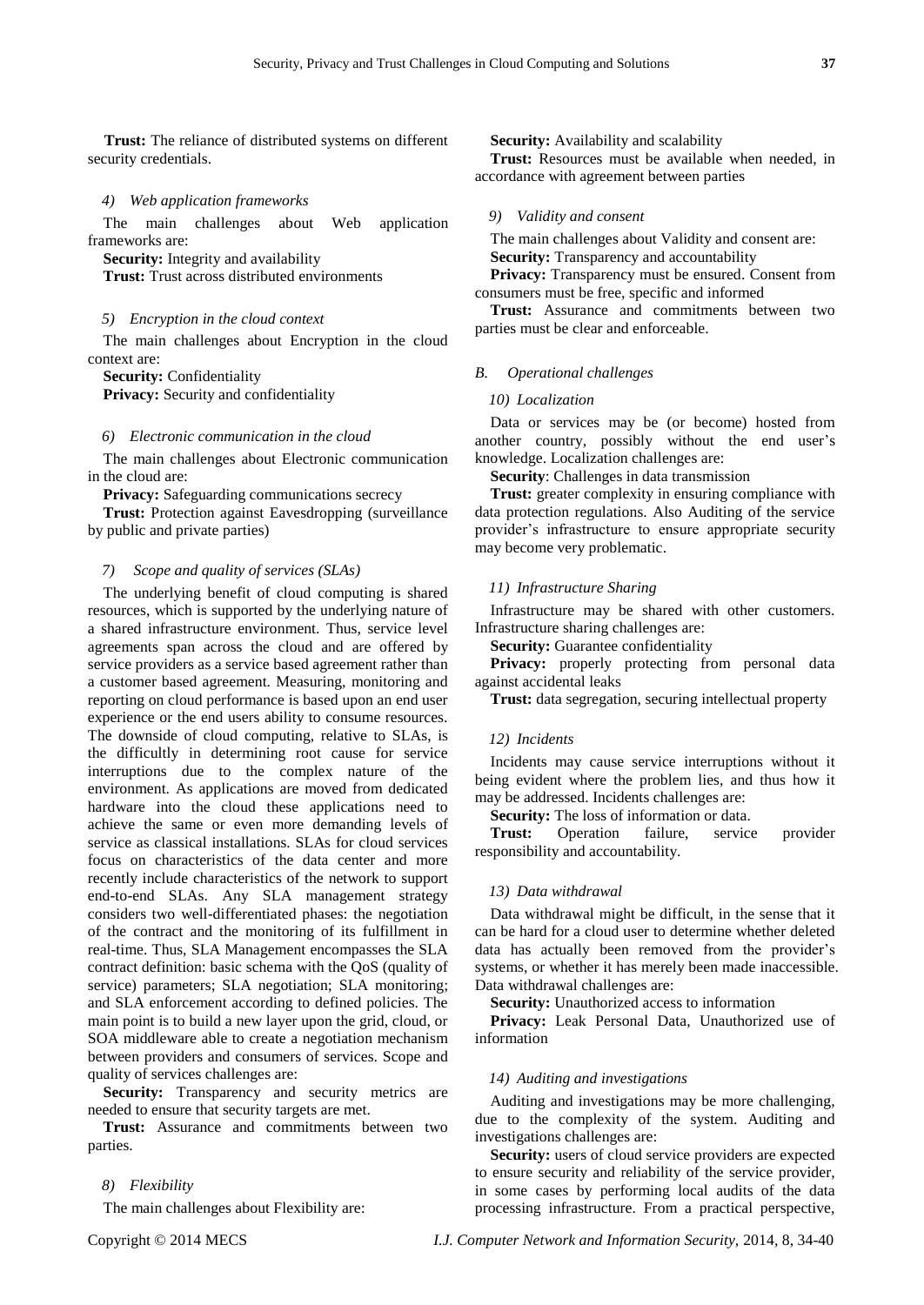this is virtually impossible with cloud service providers, whose infrastructure can be spread geographically almost without limitation.

# *C. Legal Challenges*

*15) Applicable law for data storage location and service location*

The main challenges about localization are:

Privacy: Existence and effectiveness of privacy protection laws/principles.

**Trust:** Existence of a clear legal framework as a basis for the service.

# *16) Dispute resolution*

The main challenges about Dispute resolution are:

**Privacy:** Accountability: can disputes in the cloud be resolved?

**Trust:** Accountability: is the cloud stable enough to inspire trust

#### *17) Data protection and privacy*

The main challenges about Data protection and privacy are:

**Security:** Obligation to implement secure data processing approaches.

**Privacy:** Compliance with privacy principles.

**Trust:** Confidence in data protection practices.

#### *18) Protection of Intellectual property rights*

The main challenges about Protection of Intellectual property rights are:

Security: Confidentiality and availability (data portability).

**Trust:** Confidence in the security/confidentiality of data entrusted to the cloud.

# *19) Security obligations and cybercrime*

The main challenges about Security obligations and cybercrime are:

Security: Confidentiality, availability and integrity; effective law enforcement.

**Privacy:** Safeguards against unlawful intrusions in the personal sphere.

**Trust:** Balancing privacy safeguards with the need for security.

#### *20) Accountability and liability*

The main challenges about Accountability and liability are:

Security: Accountability for security breaches and incidents.

Privacy: Accountability for data leaks: can incidents be identified and sanctioned?

**Trust:** Trust that instruments for restitution and sanction will work.

# *21) Harmful and illegal content*

The main challenges about Harmful and illegal content are:

**Security:** Availability: can the cloud identify and respond to such content?

**Trust:** Trust in jurisdictions to apply transparent standard or approach to illegal content (in line with cloud user expectations and applicable laws)

# *22) Consumer protection*

The main challenges about Consumer protection are:

**Security:** Obligation to implement secure data processing approaches..

**Privacy:** Data subject participation; restitution

**Trust:** Consumer protection rules must be effective (ie, applied and enforced in practice).

#### V. RECOMMENDATION

#### *A. National and international laws*

Some national and international laws and treaties has led that applicable regulatory texts exist for at least some of the key aspects to be addressed. Doubtless they will prove to be useful as general frameworks to handle some of the issues. But is necessary work towards a greater emphasis on international harmonization of relevant legal and normative frameworks via further efforts to improve consistent application of relevant legal frameworks across the Member States through the conduct of implementation, monitoring and evaluations of relevant international legislation and Continue to support broad international dialogue fostering harmonization of relevant legal frameworks (especially regarding privacy).

# *B. Guidelines, good practices and self- and coregulatory approaches*

As cloud computing is still a relatively young domain, not many examples of self- and co-regulatory approaches are likely to have emerged yet. But is necessary Develop suitable awareness raising mechanisms to help users to become aware of their own privacy and security risks by Draft, prepare and issue guidance for cloud users (both organizations and individual consumers) on the benefits, risks and consequences of the storage and use of personal data in the cloud and Draft, prepare and issue guidance for cloud providers on how they should inform cloud users (especially consumers) of their rights in an accessible and understandable manner.

# *C. Contractual frameworks and terms and conditions (T&Cs)*

In most business relationships contractual agreements (including in the form of standardized T&Cs) play a dominant role in guiding such issues as conflicts of law, choice of forum, and outlining rights, responsibilities and guarantees. It is vital that this contract shall be vary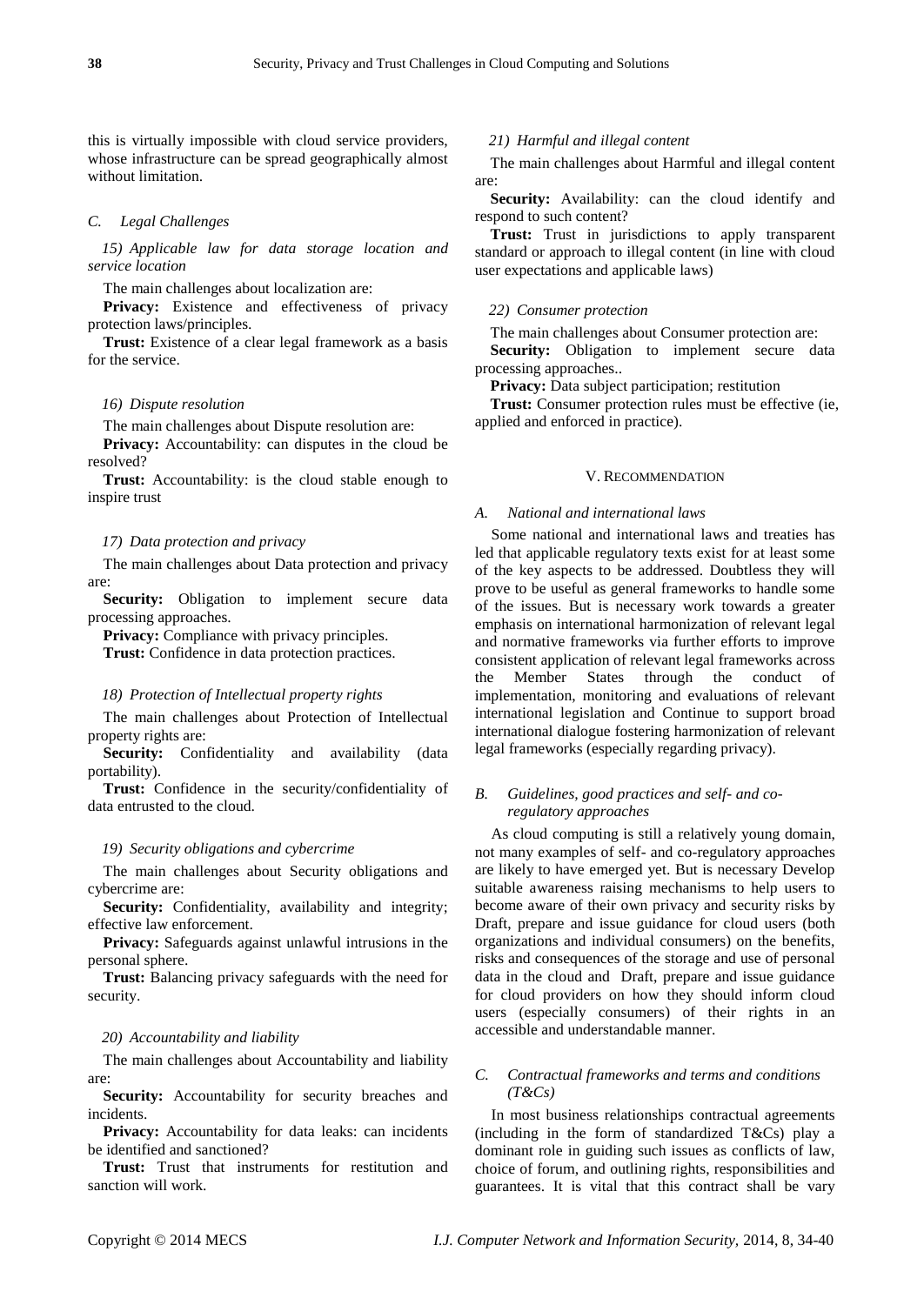according to the conditions described above to be added to consumers' rights and the legal obligations.

#### *D. Compensation mechanism*

Appropriate compensation mechanisms towards any victims of security or privacy breaches in a cloud deployment.

# *E. Operational Transparency*

Ensuring that the operation of a cloud deployment is sufficiently clear to all stakeholders, including service providers and users, both professional businesses and private consumers, and that its operation in practice can be assessed where necessary (including the identification of incidents).

#### *F. General assessment model*

Create a generic maturity model to independently exante measure and assess cloud security provision.

#### *G. Detection of emerging threats*

Establish effective locations and types of security detection mechanisms in cloud architectures to support rapid detection of emergent threats from the cloud.

#### *H. Secure environment*

Establish secure virtualized architectures and trust domains for cloud computing environments.

# *I. Permit for interrogation and collation*

Design a test method for middleware, software interfaces and APIs for Security Event and Incident Management (SEIM) to permit interrogation and collation of all events that might be of interest in measuring security (eg, CPU failure, hardware failure, etc.) as well as establishing alert thresholds.

#### *J. Policies in distributed cloud environments*

Explore and investigate appropriate means for interoperability of both data exchange (where possible) and enforcement of security, privacy and business policies attached to data across distributed cloud environments.

# *K. Policies untrustworthy cloud environments*

For implementing interoperable abstraction of security, privacy and trust policies to enable data 'policy stickiness' in un trustworthy cloud environments.

# *L. Increasing levels of data security*

Use of technical means to provide for increased levels of data security across trust domains (eg, automated data expiry mechanisms and secure movement or deletion of data).

# *M. Establish International organization for Cloud Crimes*

In order to Address Violations in the Cloud environment and Tracking Crime and Victim Support It is essential that Establish an International organization for Cloud Crimes that accepted by all countries.

# *N. Vetting cloud service providers*

Create the conditions accepted by all countries for vetting cloud service providers in security, privacy and trust section.

# *O. Personal encryption method*

Preparations of highly personalized service for data encryption that even the service providers are not aware of them.

#### *P. Permissions for data tracking*

Permission granting for the tracking data to ensure of data withdrawal.

# *Q. Localization*

Localize the physical location of data storage and service in cloud environment.

#### *R. Personal security service (Pss)*

Multi-level security services that is user-defined.

# **CONCLUSIONS**

Addressing the security, privacy and trust challenges of cloud computing is a complex undertaking since it requires a combination of technological solutions and legal approaches that is capable of addressing operational realities and concerns. In this paper we investigated these challenges and proposed many recommendations such as Establish International organization for Cloud Crimes, Vetting cloud service providers, Personal encryption method, Permissions for data tracking, Localization, Personal security service (Pss) to increase security and trust also maintaining privacy. But it should be noted that, security and privacy can never be assured and secured 100% in these areas.

#### **REFERENCES**

- [1] Robinson, Neil and Valeri, Lorenzo and Cave, Jonathan and Starkey, Tony and Graux, Hans and Creese, Sadie and Hopkins, Paul P., *The Cloud: Understanding the Security, Privacy and Trust Challenges* 2011.
- [2] Madhan Kumar Srinivasan, K. Sarukesi, Paul Rodrigues, M. Sai Manoj, P. Revathy, "State-of-the-art cloud computing security taxonomies: a classification of security challenges in the present cloud computing environment", *Proceedings of the International Conference on Advances in Computing, Communications and Informatics*, March, 2012, pp. 470-476.
- [3] K, Sachdeva, Cloud Computing: Security Risk Analysis and Recommendations, *Master Thesis, University of Texas, Austin*, 2011.